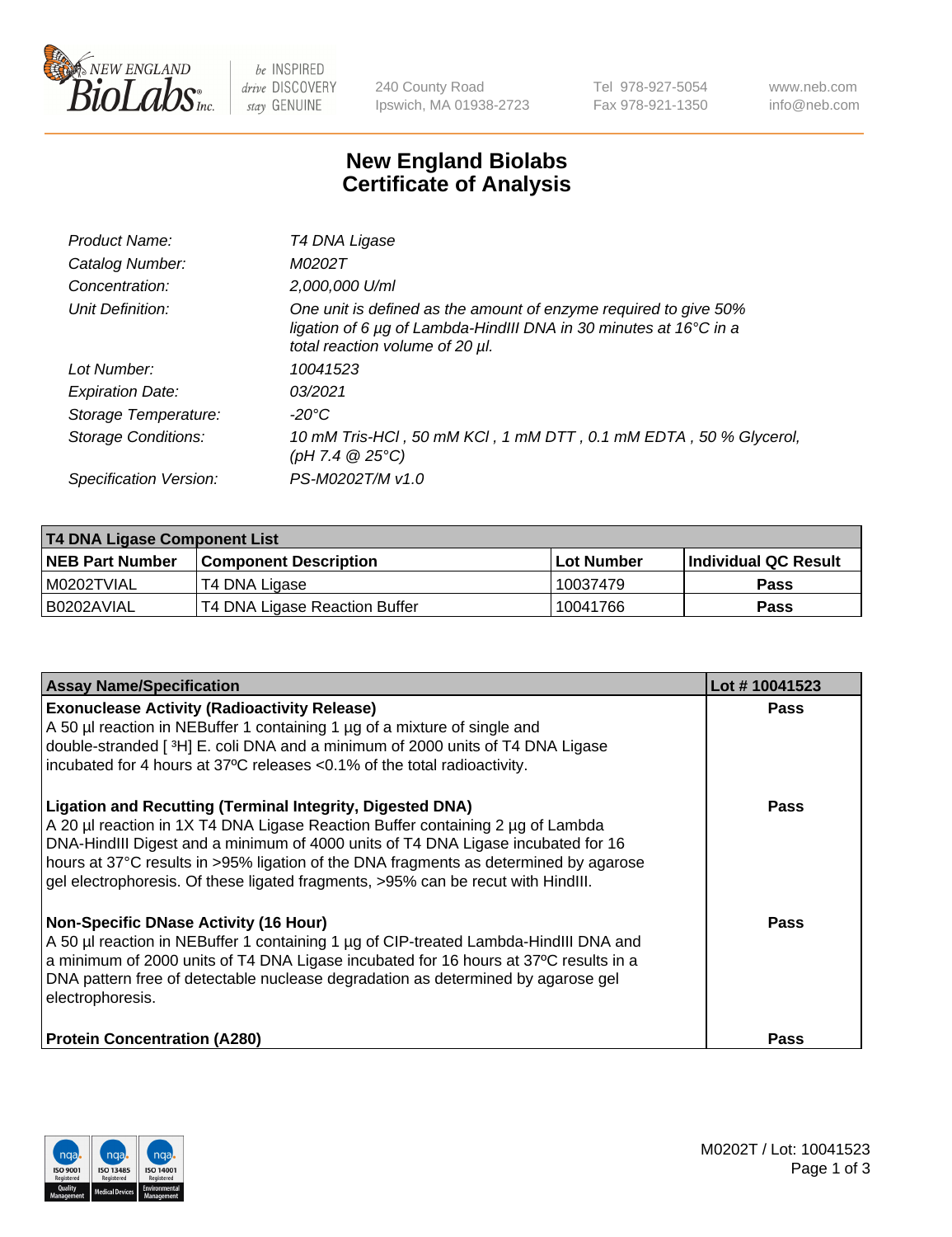

be INSPIRED drive DISCOVERY stay GENUINE

240 County Road Ipswich, MA 01938-2723 Tel 978-927-5054 Fax 978-921-1350

www.neb.com info@neb.com

| <b>Assay Name/Specification</b>                                                                                                                                                                                                                                                                                                                                                                             | Lot #10041523 |
|-------------------------------------------------------------------------------------------------------------------------------------------------------------------------------------------------------------------------------------------------------------------------------------------------------------------------------------------------------------------------------------------------------------|---------------|
| The concentration of T4 DNA Ligase is 2 mg/ml +/- 10% as determined by UV absorption<br>at 280 nm. Protein concentration is determined by the Pace method using the<br>extinction coefficient of 57,675 and molecular weight of 55,292 daltons for T4 DNA<br>Ligase (Pace, C.N. et al. (1995) Protein Sci., 4, 2411-2423).                                                                                  |               |
| <b>Protein Purity Assay (SDS-PAGE)</b><br>T4 DNA Ligase is ≥ 95% pure as determined by SDS-PAGE analysis using Coomassie Blue<br>detection.                                                                                                                                                                                                                                                                 | <b>Pass</b>   |
| qPCR DNA Contamination (E. coli Genomic)<br>A minimum of 2000 units of T4 DNA Ligase is screened for the presence of E. coli<br>genomic DNA using SYBR® Green qPCR with primers specific for the E. coli 16S rRNA<br>locus. Results are quantified using a standard curve generated from purified E. coli<br>genomic DNA. The measured level of E. coli genomic DNA contamination is ≤ 1 E. coli<br>genome. | <b>Pass</b>   |
| <b>RNase Activity (Extended Digestion)</b><br>A 10 µl reaction in NEBuffer 4 containing 40 ng of a 300 base single-stranded RNA<br>and a minimum of 1 µl of T4 DNA Ligase is incubated at 37°C. After incubation for 16<br>hours, >90% of the substrate RNA remains intact as determined by gel electrophoresis<br>using fluorescent detection.                                                             | Pass          |
| <b>Single Stranded DNase Activity (FAM-Labeled Oligo)</b><br>A 50 µl reaction in CutSmart® Buffer containing a 20 nM solution of a fluorescent<br>internal labeled oligonucleotide and a minimum of 10,000 units of T4 DNA Ligase<br>incubated for 16 hours at 37°C yields <5% degradation as determined by capillary<br>electrophoresis.                                                                   | <b>Pass</b>   |
| <b>DNase Activity (Labeled Oligo, 3' extension)</b><br>A 50 µl reaction in CutSmart® Buffer containing a 20 nM solution of a fluorescent<br>labeled double-stranded oligonucleotide containing a 3' extension and a minimum of<br>10,000 units of T4 DNA Ligase incubated for 16 hours at 37°C yields <5% degradation<br>as determined by capillary electrophoresis.                                        | <b>Pass</b>   |
| <b>DNase Activity (Labeled Oligo, 5' extension)</b><br>A 50 µl reaction in CutSmart® Buffer containing a 20 nM solution of a fluorescent<br>labeled double-stranded oligonucleotide containing a 5' extension and a minimum of<br>10,000 units of T4 DNA Ligase incubated for 16 hours at 37°C yields <5% degradation<br>as determined by capillary electrophoresis.                                        | <b>Pass</b>   |
| Double Stranded DNase Activity (Labeled Oligo)<br>A 50 µl reaction in CutSmart® Buffer containing a 20 nM solution of a fluorescent<br>labeled double-stranded oligonucleotide containing a blunt end and a minimum of                                                                                                                                                                                      | Pass          |